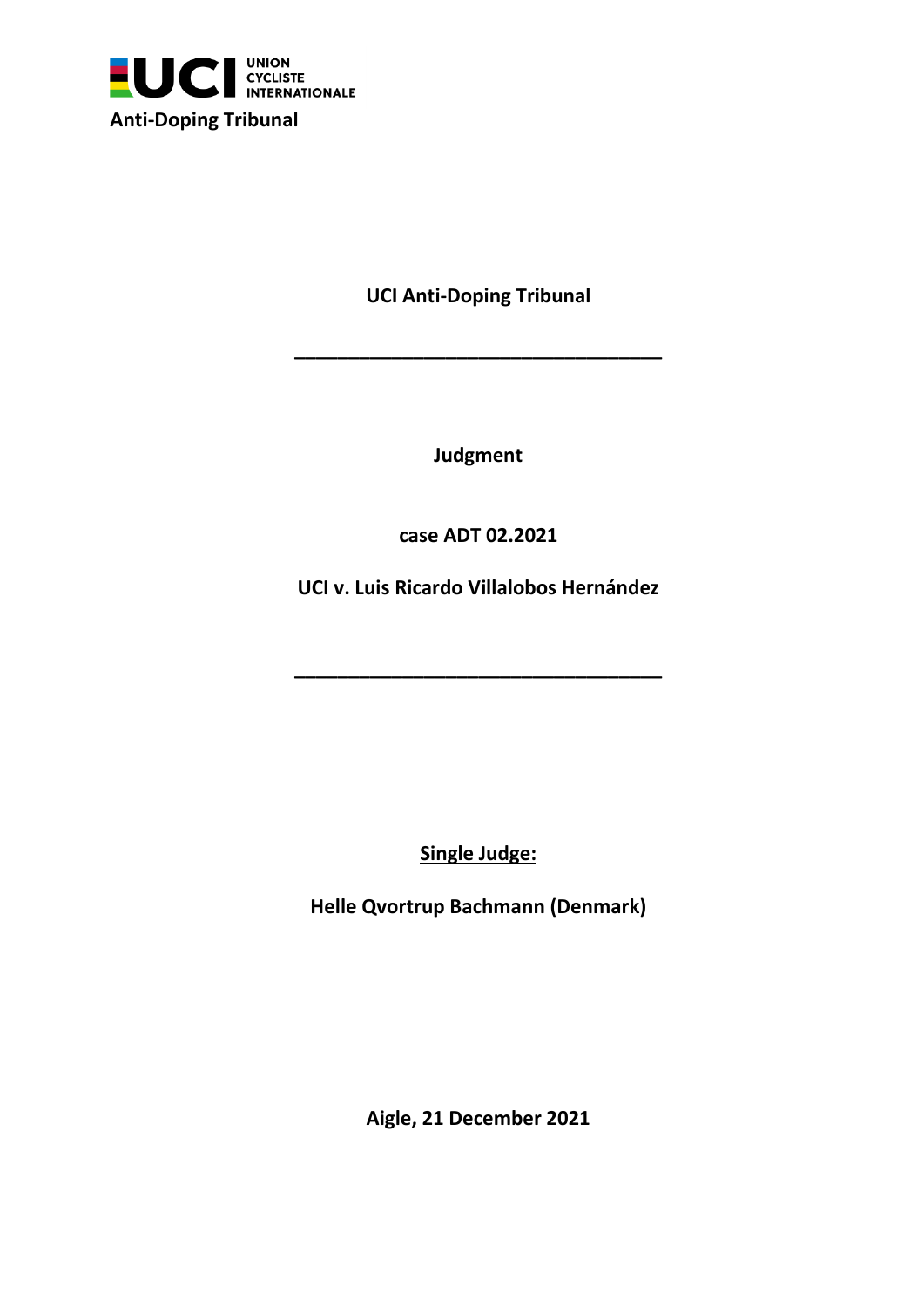## **I. INTRODUCTION**

1. The present Judgment is issued by the UCI Anti-Doping Tribunal (hereinafter referred to as "the Tribunal") in application of the UCI Anti-Doping Tribunal Procedural Rules (hereinafter referred to as "the UCI ADT Rules") in order to decide upon a violation of the UCI Anti-Doping Rules (hereinafter referred to as "the UCI ADR") committed by Mr Luis Ricardo Villalobos Hernández (hereinafter referred to as "the Rider") as alleged by the UCI (hereinafter collectively referred to as "the Parties").

# **II. FACTUAL BACKGROUND**

2. The circumstances stated below are a summary of the main relevant facts, established based on the submissions of the UCI and not contested by the Rider, who did not participate in the proceedings before the Tribunal. Additional facts may be set out, where relevant, in connection with the legal discussion that follows. While the Single Judge has considered all the facts, allegations, legal arguments and evidence filed on the case in the present proceedings, the Judgment refers only to the necessary submissions and evidence to explain her reasoning.

# **A. The Parties**

# **1. The UCI**

3. The UCI is the association of national cycling federations and is a non-governmental international association with a non-profit-making purpose of international interest, having legal personality pursuant to Articles 60 ff. of the Swiss Civil Code according to Articles 1.1 and 1.2 of the UCI Constitution.

# **2. The Rider**

- 4. At the time of the asserted anti-doping rule violation, the Rider was a professional road cyclist affiliated to the Federación Mexicana de Ciclismo (FMC) and a License Holder within the meaning of the UCI ADR.
- 5. The Rider started his professional cycling career in 2017 with the UCI Continental Team Avelo and rode for that team until 31 July 2019. On 1 August 2019 the Rider joined the UCI WorldTour Team EF Education First. The Rider was contracted to EF Education First until 18 May 2020.

# **B. The alleged anti-doping rule violation**

- 6. On 25 April 2019, the Rider provided a urine sample during an out-of-competition doping control in Lago de Moreno, Mexico (Sample Number 520993). The doping control was conducted by the Mexican National Anti-Doping Organization (Mexican NADO) and was initially analysed and reported as negative by the World Anti-Doping Agency (WADA) accredited Laboratory in Mexico City (Mexican Laboratory).
- 7. The Rider confirmed on the relevant Doping Control Form (DCF) that the sample had been taken in accordance with the applicable regulations. He further declared that he had taken only "Ferri Fol, Omega 3 Rx 2" over the seven days preceding the test.
- 8. On 15 November 2019, the Mexican Laboratory ceased its operations.
- 9. Following this, WADA ordered the transfer of the Rider's sample collected on 25 April 2019 (Sample 520993) and of another sample collected from the Rider on 29 June 2019 (Sample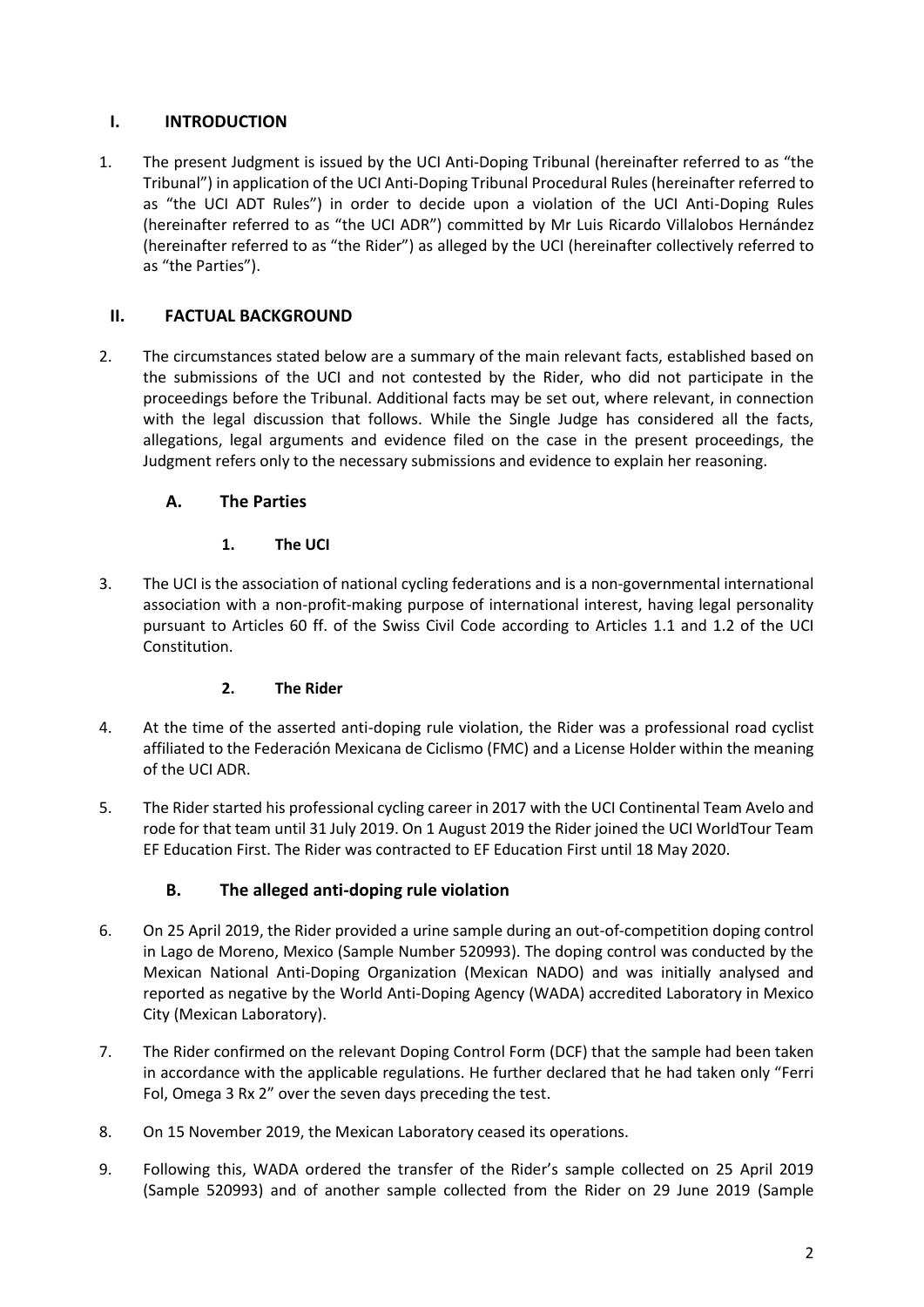521609) from the Mexican Laboratory to the WADA-accredited Laboratory of Montreal (Montreal Laboratory) for re-analysis on the basis of Article 6.5 of the 2015 World Anti-Doping Code (Code) and Article 4.4.11.3 of the International Standard for Laboratories (ISL).

- 10. On 9 February 2020, the Montreal Laboratory reported the Rider's A-Sample from 25 April 2019 as an Adverse Analytical Finding (AAF) for GHRP-6 and as an Atypical Finding (ATF) for the presence of Clenbuterol. The Rider's sample from 29 June 2019 was also reported as an ATF for Clenbuterol.
- 11. GHRP-6 is a prohibited substance listed under Section S2 of the 2019, 2020 & 2021 Prohibited Lists, which are maintained by WADA and adopted by the UCI.
- 12. On 18 May 2020, the Rider was notified of the AAF of GHRP-6 pursuant to Article 7.3 of the UCI ADR 2015. As GHRP-6 is not a Specified Substance (as per the Prohibited List), the UCI also informed the Rider that a mandatory provisional suspension had been imposed on him by virtue of Article 7.9.1 of the UCI ADR 2015. Furthermore, the UCI requested the Rider to provide a list of all products he had consumed in the fifteen (15) days preceding the doping controls. Pursuant to Article 7.4.1 of the UCI ADR 2015 and the WADA Stakeholder notice regarding potential meat contamination cases, the UCI asked the rider whether he was recently in Mexico, China or Guatemala and if so, whether he ate meat in order to evaluate whether the ATFs were consistent with the consumption of tainted meat.
- 13. After having informed the Rider of his AAF and ATF, the UCI notified the Mexican NADO and WADA of same. The FMC, the Rider's current and former Teams (i.e., UCI WorldTour Team EF and UCI Continental Team Aevolo) were also notified of the AAF.
- 14. On 21 May 2020, the Rider requested the A-Sample 520993 Laboratory Documentation Package (LDP) as well as an extension of deadline to communicate his intention with respect to the opening and analysis of his B-Sample 520993.
- 15. On 28 May 2020, prior to providing the Rider with the A-Sample 520993 LDP, the UCI requested again a list and the details of use of all the supplements and medications the Rider used in the fifteen (15) days preceding the doping control.
- 16. On 29 May 2020, the Rider submitted a list of products he allegedly consumed in the fifteen (15) days preceding the AAF and submitted internet pictures of each product. However, he provided only limited information as to the dosage and date of use for each product.
- 17. On 5 June 2020, the UCI sent the A-Sample 520993 LDP in relation to the AAF for GHRP-6 to the Rider. The UCI also requested the Rider to confirm his intention regarding the B-Sample 520993 opening and analysis. Additionally, the Rider was asked to provide clarification on the supplements and medications he consumed within the fifteen (15) days preceding the AAF.
- 18. On 9 June 2020, the Rider among others provided clarifications as to his use of supplements and medications. He also requested the chain of custody (COC) documents relating to the Samples from the Mexican Laboratory and an extension of the deadline to communicate his intentions regarding the B-Sample 520993 opening and analysis.
- 19. On 12 June 2020, the UCI granted the Rider a final deadline to communicate his intentions concerning the B-Sample 520993 opening and analysis.
- 20. On 25 June 2020, having not heard back from the Rider concerning the B-Sample 520993 opening and analysis, the UCI: (i) informed the Rider that the UCI considered that he had waived his right to the analysis of the B Sample; and consequently (ii) asserted an UCI ADRV in relation to his AAF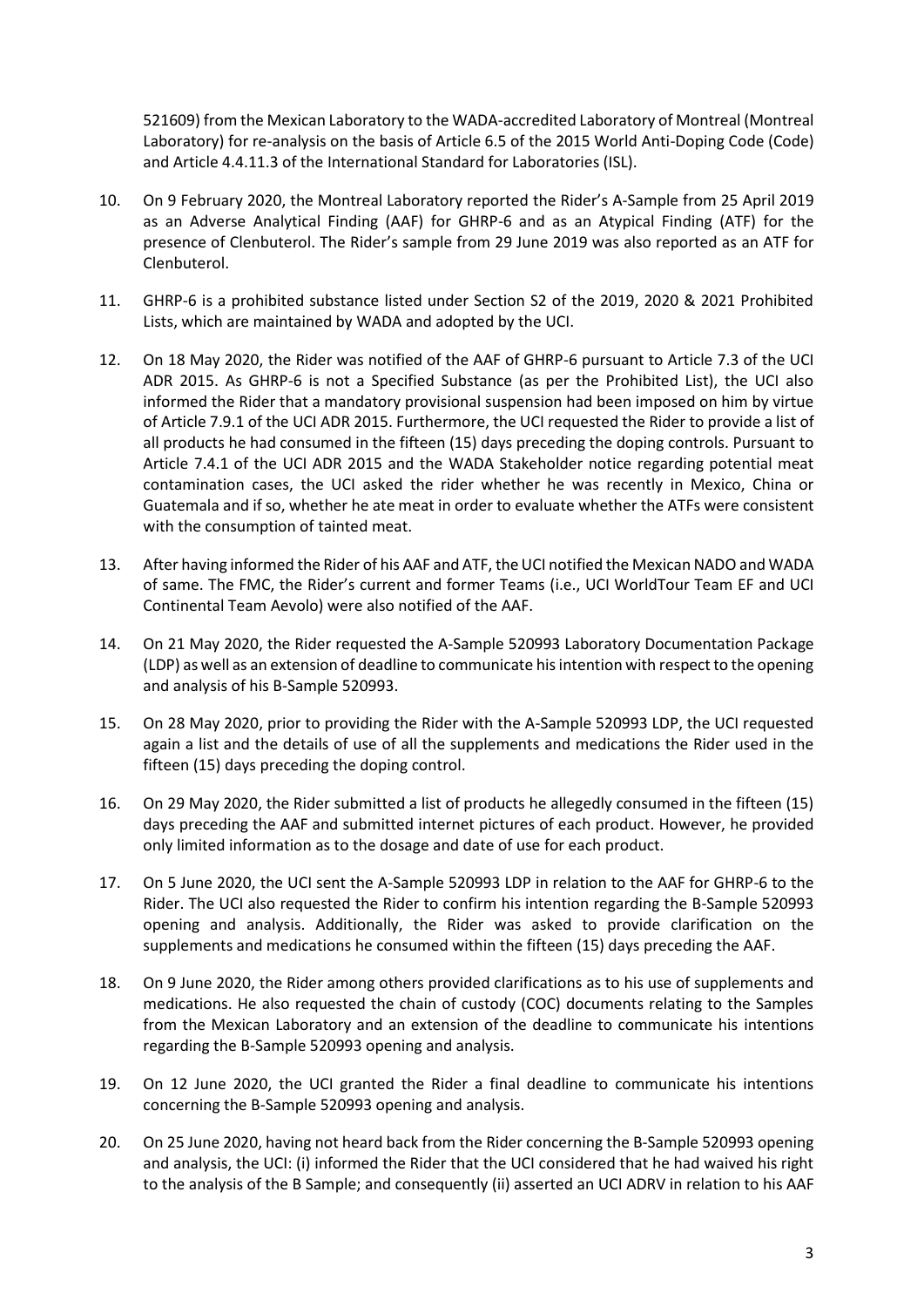for GHRP-6. In the same communication, the Rider was granted a two-week time limit to provide his explanation with respect to the AAF.

- 21. On 26 June 2020, the Rider suggested that he was waiting for documents related to the chain of custody of the Sample.
- 22. On the same day, the UCI submitted the chain of custody form and the internal chain of custody of the Sample from the Mexican Laboratory to the Rider. At the same time, the UCI once again requested the Rider to confirm whether he would like to have his B Sample opened and analysed.
- 23. On 1 July 2020, the Rider informed the UCI that he requested the B-Sample 520993 to be opened and analysed.
- 24. On 3 July 2020, the UCI requested the Rider to complete and return a document to confirm his intention with respect to the B Sample 520993 opening and analysis.
- 25. On 6 July 2020, the Rider informed the UCI that he would not attend the opening and analysis of the B-Sample 520993 and that he would not appoint any representative to attend it on his behalf.
- 26. On 8 July 2020, the UCI informed the Rider that the B-Sample 520993 opening and analysis would take place on 9 July 2020 in the presence of an independent witness.
- 27. On 9 July 2020, the analysis of the B-Sample 520993 took place at the Montreal Laboratory in the presence of an independent witness. The Montreal Laboratory's analysis of the B-Sample 520993 confirmed the presence of GHRP-6 in the Rider's urine.
- 28. On 14 July 2020, the UCI informed the Rider of the results of the B-Sample 520993 analysis and of the assertion of the UCI ADRV in relation to his AAF for GHRP-6. In the same communication, the Rider was granted a two-week time limit to provide his explanation of the AAF and/or to provide substantial assistance within the meaning of Article 10.6.1 of the UCI ADR 2015.
- 29. Having not heard back from the Rider within the relevant deadline, on 3 August 2020, the UCI granted the Rider with a final deadline until 10 August 2020 to provide his explanations concerning the AAF.
- 30. On 10 August 2020, the UCI reminded the Rider that his deadline to respond would expire on the same day.
- 31. On 19 August 2020, having not heard back from the Rider, the UCI offered him an Acceptance of Consequences pursuant to Article 8.4 of the UCI ADR 2015. The Rider was advised that he was not obliged to accept the proposed Acceptance of Consequences, however, that if he did not, the UCI would initiate disciplinary proceedings before the UCI Anti-Doping Tribunal in accordance with the UCI ADR.
- 32. On 28 September 2020, the UCI granted another deadline for the Rider to provide his position concerning the proposed Acceptance of Consequences.
- 33. On 6 January 2021, the UCI provided the Rider with a final deadline to confirm whether or not he agreed with the proposed Acceptance of Consequences.
- 34. On 15 January 2021, the Rider informed the UCI that he was investigating *"the process and outcome of where [his] sample was for the 2 months that it isn't accounted for. [He] trust[s] the UCI process but [he] can't do the same for the processes in Mexico. [He] feel[s] that the process in Mexico wasn't fair to [him] because [he] ha[s] a hard time understanding how the laboratory cannot specify where [his] sample was. [He] was tested 1 month before in Colombia and 3 weeks*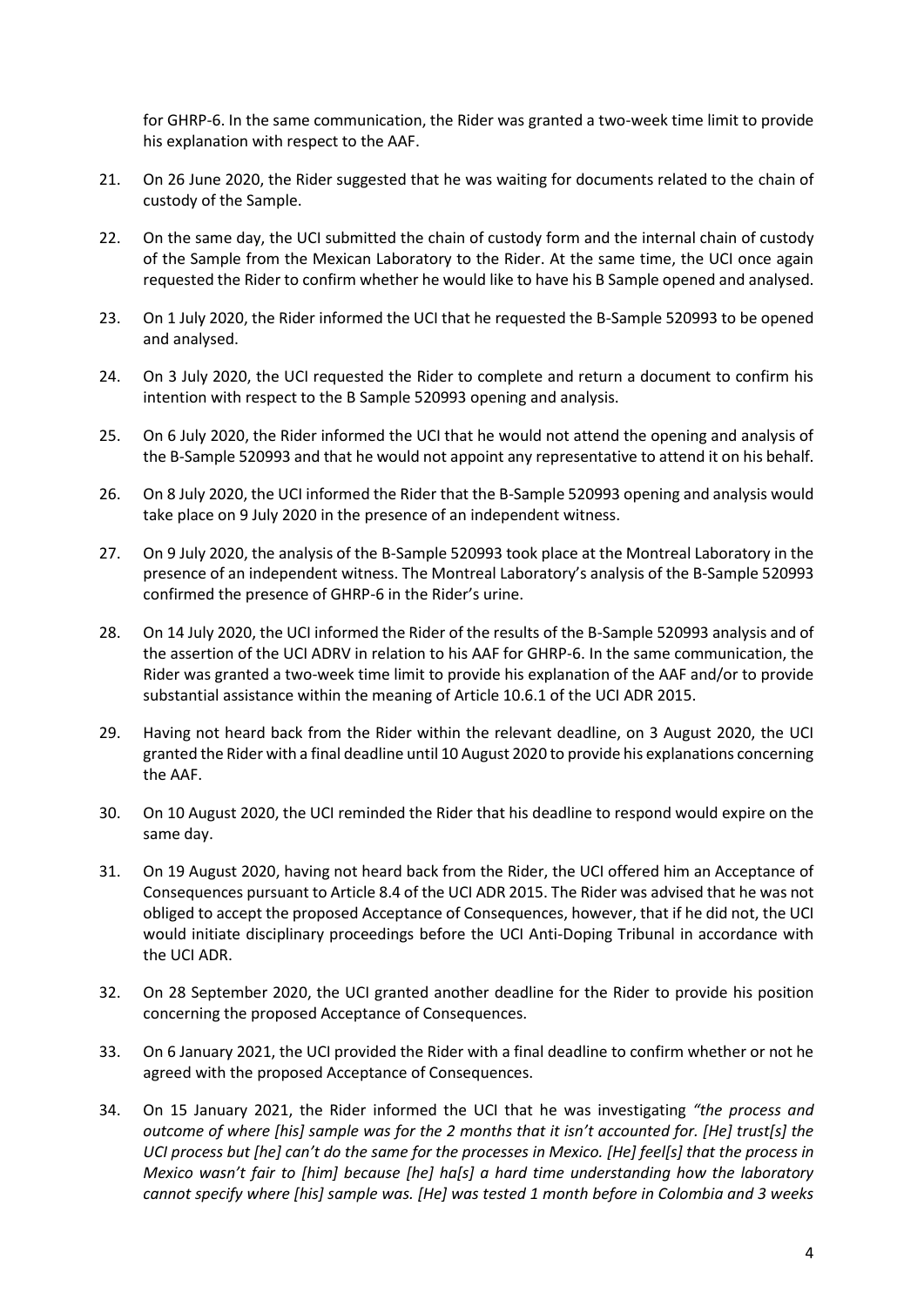*after Winston-Salem both test where negative"*. He stated that he was still investigating the Samples' chain of custody in Mexico together with his lawyer and an investigator and that he would update the UCI of the results of his investigations accordingly.

- 35. On 25 January 2021, the UCI informed the Rider that should he not provide any additional information, the matter would be referred to the Tribunal.
- 36. On 28 June 2021, the UCI requested the Rider to update it in relation to the investigations he referred to in his correspondence from 15 January 2021. The UCI also informed the Rider that if it did not receive a response to the matter by 2 July 2021 at the latest, the matter would be submitted without further notice to the Tribunal.
- 37. Having not heard back from the Rider, the UCI referred the Rider's case to the Tribunal pursuant to Article 8.3 of the UCI ADR 2021 and Article 13 of the UCI ADT Rules.

### **III. PROCEDURE BEFORE THE TRIBUNAL**

- 38. In accordance with Article 13.1 UCI ADT Rules, the UCI initiated proceedings before this Tribunal through the filing of a petition to the Secretariat on 16 August 2021.
- 39. In the UCI Petition the UCI requested the following relief:
	- *Declaring that the Rider has committed an Anti-Doping Rule Violation;*
	- *Imposing on the Rider a Period of Ineligibility of 4 years starting on the date of notification of the Tribunal's decision;*
	- *Holding that the period of provisional suspension served by the Rider since 18 May 2020 shall be credited against the period of ineligibility imposed by the Tribunal;*
	- *Disqualifying all the results obtained by the Rider between 25 April 2019 and 18 May 2020;*
	- *Ordering the Rider to pay a fine of …………………………; and*
	- *Ordering the Rider to pay the costs of results management by the UCI (2'500.- CHF), the costs of the B Sample analysis (USD 350.-) and the costs of the Laboratory Documentation Package (USD 400.-).*
- 40. On 17 August 2021, the Secretariat of the Tribunal appointed Ms Helle Qvortrup Bachmann to act as Single Judge in the present proceedings in application of Article 14.1 UCI ADT Rules.
- 41. On 19 August 2021, in application of Article 14.4 UCI ADT Rules, the Tribunal informed the Rider that disciplinary proceedings had been initiated against him before the Tribunal and that Ms Helle Qvortrup Bachmann had been appointed as Single Judge of the Tribunal. Furthermore, the Rider was informed that any challenge to the appointment of the Single Judge and any objection to the jurisdiction of the Tribunal should be brought to the Secretariat within 7 days of the receipt of the correspondence, and that he was granted a deadline of 3 September 2021 to submit his answer in conformity with Articles 16.1 and 18 of the UCI ADT Rules.
- 42. The Rider did not submit an Answer to the Petition within the stated deadline, nor respond in any way to the Tribunals communication of 19 August 2021.
- 43. On 7 September 2021, in light of the Rider's failure to submit an Answer, the Single Judge exceptionally granted the Rider additional time to submit an Answer by setting a new deadline on 22 September 2021 for the Rider to submit his Answer. In the same communication, the Rider was informed that if the Rider should fail to submit his Answer, the Single Judge would render her Judgment based on the documents on file.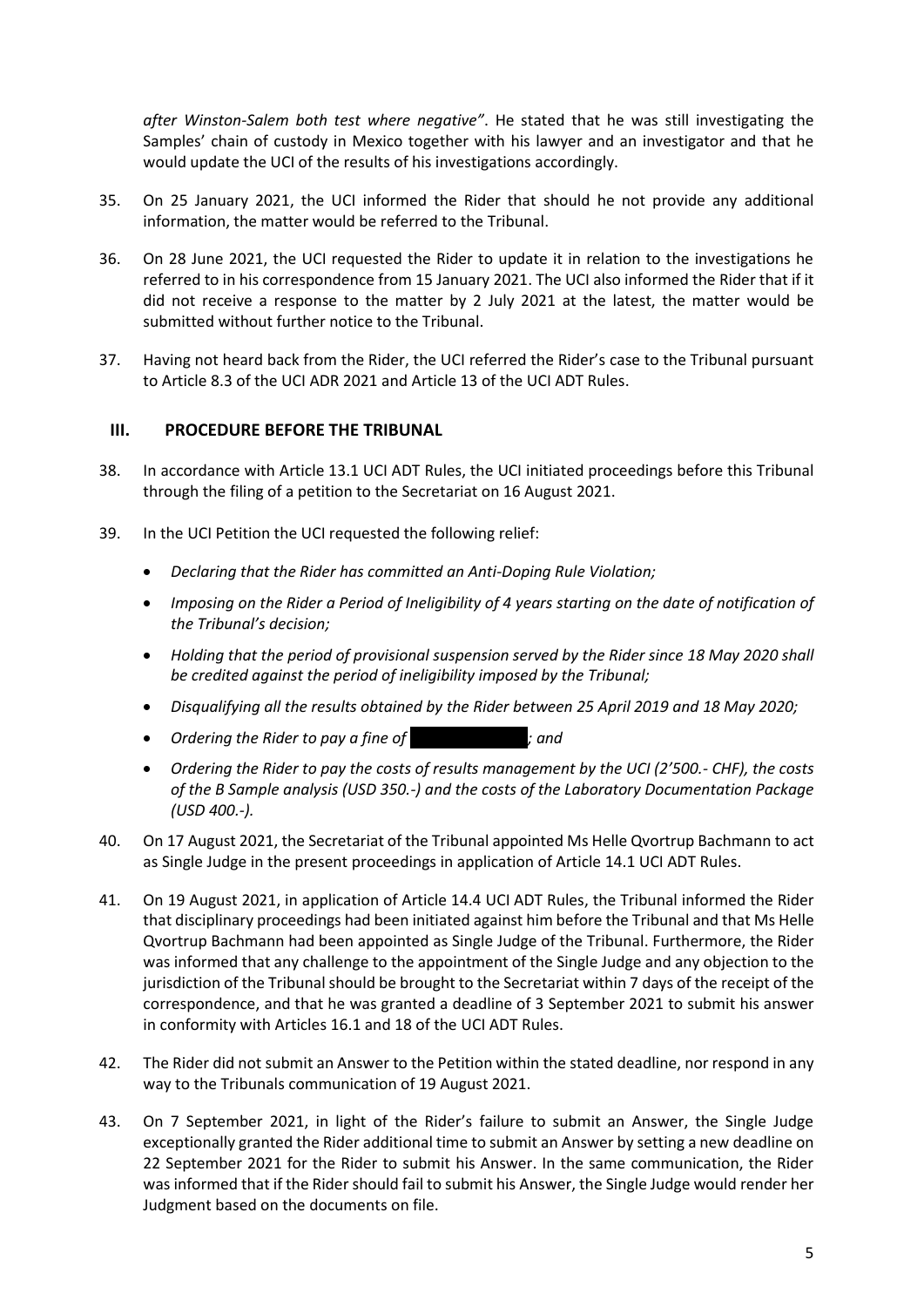- 44. The Rider, again, did not submit an Answer, nor respond to the communication.
- 45. On 27 September 2021, the Single Judge declared the proceedings closed and confirmed that she would render her Judgment based on the documents on file in accordance with Article 16.2 UCI ADT Rules.
- 46. On 28 September 2021, the Rider submitted an email to the Tribunal. The email was written in Spanish, which is not the language of the proceedings in accordance with the UCI ADT Rules Article 8. The communication was a short email, and the communication was not an answer to the substantive part of the case at hand.
- 47. As a response to the Rider's communication of 28 September 2021, the Tribunal informed the Rider on 1 October 2021, that since the Tribunal had received no answer to the UCI's petition from the Rider within the stated deadline, the Single Judge would render her Judgment based on the documents on file.

## **IV. JURISDICTION OF THE TRIBUNAL**

- 48. The jurisdiction of the Tribunal follows from Article 8.2 UCI ADR and Article 3.1 UCI ADT Rules according to which *"the Tribunal shall have jurisdiction over all matters in which an anti-doping rule violation is asserted by the UCI based on a results management or investigation process under Article 7 UCI ADR".*
- 49. Article 3.2 UCI ADT Rules provides that "*Any objection to the jurisdiction of the Tribunal shall be brought to the Tribunal's attention within 7 days upon notification of the initiation of the proceedings. If no objection is filed within this time limit, the Parties are deemed to have accepted the Tribunal's jurisdiction*".
- 50. In this case, the UCI asserted the anti-doping rule violation following a results management/investigation process under Article 7 UCI ADR; the Rider is a license-holder within the meaning of the UCI ADR and is bound by the UCI ADR; and neither of the Parties raised any objection to the jurisdiction of the Tribunal within said deadline.
- 51. Therefore it follows that the Tribunal has jurisdiction to decide on this matter.

## **V. APPLICABLE RULES**

- 52. Article 27 of the UCI ADR 2021 provides the transitional provisions with respect to the application of the respective version of the UCI ADR. Article 27.1 UCI ADR 2021 provides that *"These Anti-Doping Rules shall apply in full as of 1 January 2021 (the "Effective Date")".*
- 53. Article 27.2 UCI ADR 2021 states the following:

*"Any anti-doping rule violation case which is pending as of the Effective Date and any antidoping rule violation case brought after the Effective Date based on an anti-doping rule violation which occurred prior to the Effective Date shall be governed by the substantive anti-doping rules in effect at the time the alleged anti-doping rule violation occurred, and not by the substantive anti-doping rules set out in these Anti-Doping Rules or the Code, unless the panel hearing the case determines the principle of "lex mitior" appropriately applies under the circumstances of the case […]"*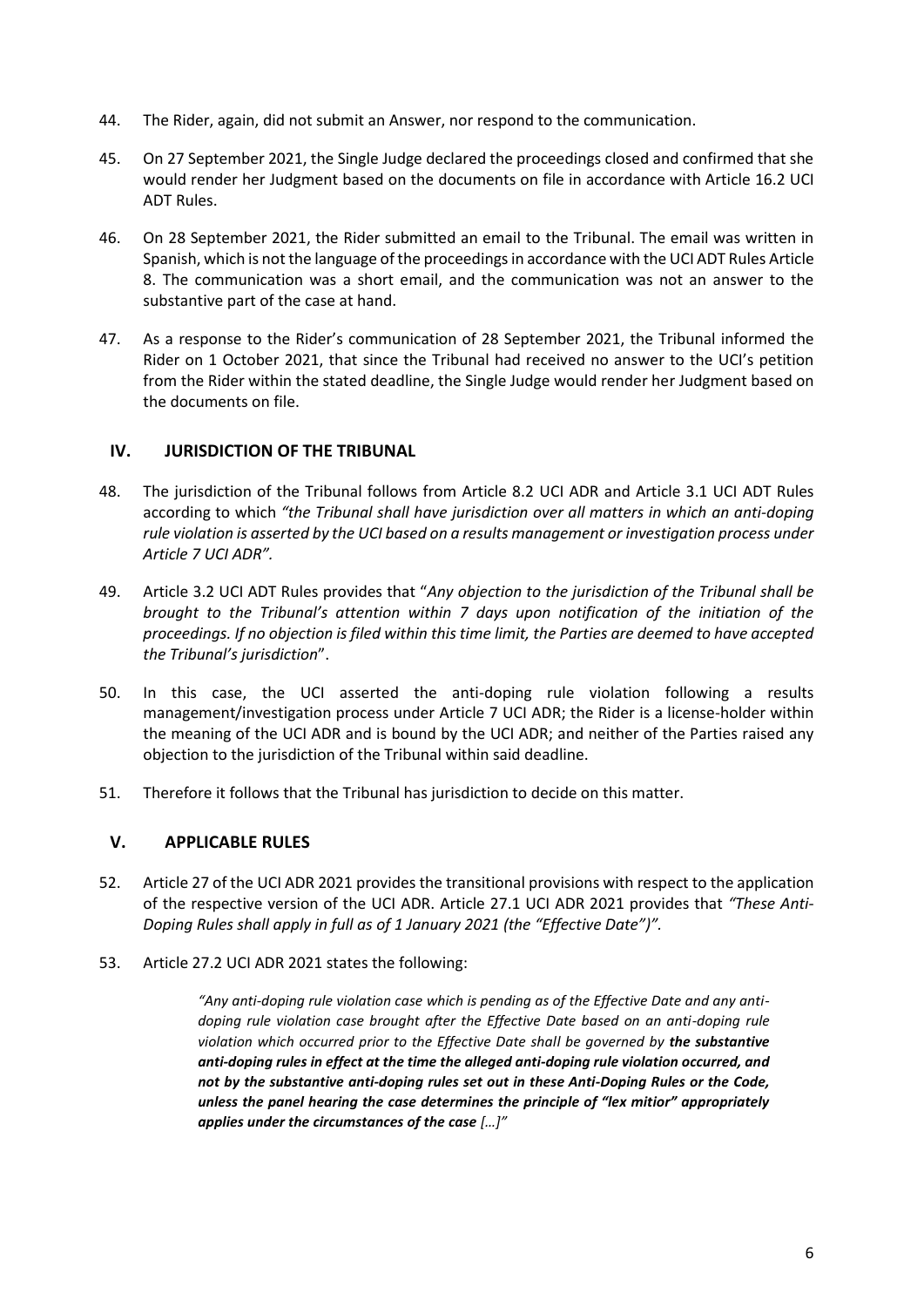- 54. Based on Article 27.1 and 27.2 UCI ADR 2021, the case at hand shall be governed by the substantive rules applicable at the time of the alleged anti-doping rule violation, because there is no "lex mitior" issue in the case at hand.
- 55. The relevant sample was collected on 25 April 2019.
- 56. Article 25.1 UCI ADR provides that the effective date of the 2015 edition of the UCI ADR is 1 January 2015. Since the relevant doping control was carried out after this date, and before the effective date of the 2021 edition of the UCI ADR, the Single Judge shall apply the 2015 edition of the UCI ADR.
- 57. Article 26 UCI ADT Rules provides that "*the Single Judge shall apply the [UCI] UCI ADR and the standards referenced therein as well as the UCI Constitution, the UCI Regulations and, subsidiarily, Swiss law*".
- 58. As to the other *"standards referenced therein"* the Tribunal notes that part E of the introduction of the UCI ADR provides as follows:

*"Under the World Anti-Doping Program, WADA may release various types of documents, including (a) International Standards and related Technical Documents, and (b) Guidelines and Models of Best Practices.*

*The UCI may, consistent with its responsibilities under the Code, choose to (a) directly incorporate some of these documents by reference into these Anti-Doping Rules, and/or (b) adopt Regulations implementing all or certain aspects of these documents for the sport of cycling.* 

*Compliance with an International Standard incorporated in these Anti-Doping Rules or with UCI Regulations (as opposed to another alternative standard, practice or procedure) shall be sufficient to conclude that the procedures addressed by the International Standard or UCI Regulations were performed properly.* 

*All documents binding upon Riders or other Persons subject to these Anti-Doping Rules are made available on the UCI Website, in their version effective and as amended from time to time."*

### **A. The relevant legal framework**

59. Article 2.1. and 2.2 UCI ADR defines the relevant anti-doping rule violation as follows:

#### *"2.1 Presence of a Prohibited Substance or its Metabolites or Markers in a Rider's Sample*

*2.1.1. It is each Rider's personal duty to ensure that no Prohibited Substance enters his or her body. Riders are responsible for any Prohibited Substance or its Metabolites or Markers found to be present in their Samples. Accordingly, it is not necessary that intent, Fault, Negligence or knowing Use on the Rider's part be demonstrated in order to establish an anti-doping rule violation under Article 2.1.* 

*[Comment to Article 2.1.1: An anti-doping rule violation is committed under this Article without regard to a Rider's Fault. This rule has been referred to in various CAS decisions as "Strict Liability". A Rider's Fault is taken into consideration in determining the Consequences of this anti-doping rule violation under Article 10. This principle has consistently been upheld by CAS.]*

*2.1.2. Sufficient proof of an anti-doping rule violation under Article 2.1 is established by any of the following: presence of a Prohibited Substance or its Metabolites or Markers in the Rider's A Sample where the Rider waives analysis of the B Sample and the B Sample is not analyzed; or, where the Rider's B Sample is analyzed and the analysis of the Rider's B Sample confirms the presence of the Prohibited Substance or its Metabolites or Markers found in the Rider's A Sample; or, where the Rider's B Sample is split into two bottles and the analysis of the second bottle confirms the presence of the Prohibited Substance or its*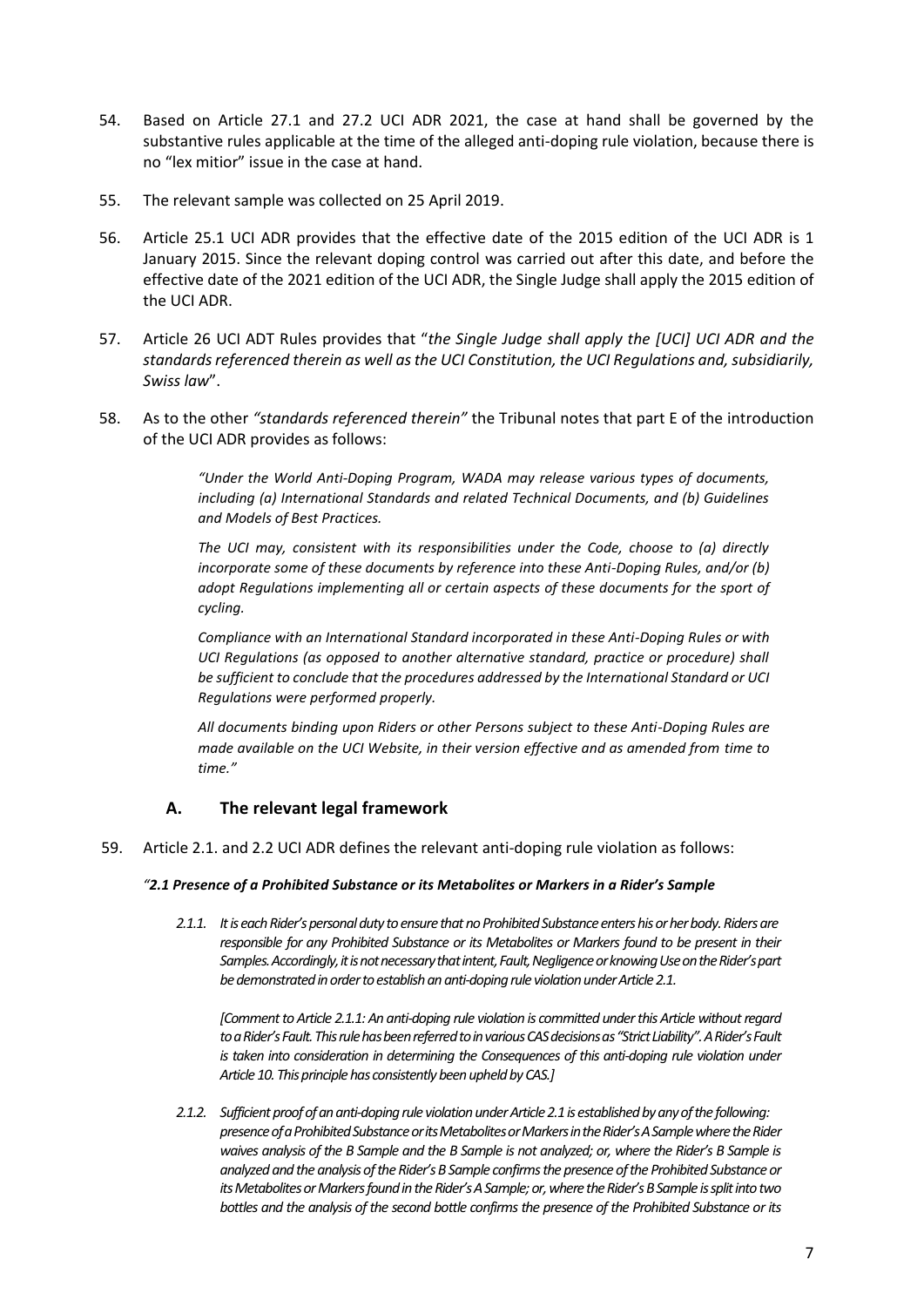*Metabolites or Markers found in the first bottle.* 

*[Comment to Article 2.1.2: The Anti-Doping Organization with results management responsibility may, at its discretion, choose to have the B Sample analyzed even if the Rider does not request the analysis of the B Sample.]* 

- *2.1.3 Excepting those substances for which a quantitative threshold is specifically identified in the Prohibited*  List, the presence of any quantity of a Prohibited Substance or its Metabolites or Markers in a Rider's *Sample shall constitute an anti-doping rule violation.*
- *2.1.4 As an exception to the general rule of Article 2.1, the Prohibited List or other International Standards or UCI Regulations incorporated in these Anti-Doping Rules may establish special criteria for the evaluation of Prohibited Substances that can also be produced endogenously.*

#### *2.2 Use or Attempted Use by a Rider of a Prohibited Substance or Prohibited Method*

- *2.2.1 It is each Rider's personal duty to ensure that no Prohibited Substance enters his or her body and that no Prohibited Method is Used. Accordingly, it is not necessary that intent, Fault, Negligence or knowing Use on the Rider's part be demonstrated in order to establish an anti-doping rule violation for Use of a Prohibited Substance or a Prohibited Method.*
- *2.2.2 The success or failure of the Use or Attempted Use of a Prohibited Substance or Prohibited Method is not material. It is sufficient that the Prohibited Substance or Prohibited Method was Used or Attempted to be Used for an anti-doping rule violation to be committed.*

*[Comment to Article 2.2: It has always been the case that Use or Attempted Use of a Prohibited Substance or Prohibited Method may be established by any reliable means. As noted in the Comment to Article 3.2, unlike the proof required to establish an anti-doping rule violation under Article 2.1, Use or Attempted Use may also be established by other reliable means such as admissions by the Rider, witness statements, documentary evidence, conclusions drawn from longitudinal profiling, including data collected as part of the Rider Biological Passport, or other analytical which does not otherwise satisfy all the requirements to establish 'Presence' of a Prohibited Substance under Article 2.1. For example, Use may be established based upon reliable analytical data from the analysis of an A Sample (without confirmation from an analysis of a B Sample) or from the analysis of a B Sample alone where the Anti-Doping Organization provides a satisfactory explanation for the lack of confirmation in the other Sample.] […]"*

## **B. Burdens and Standards of proof**

60. As to the burden and standard of proof, Article 3.1 UCI ADR reads as follows:

*"The UCI shall have the burden of establishing that an anti-doping rule violation has occurred. The standard of proof shall be whether the UCI has established an anti- doping rule violation to the comfortable satisfaction of the hearing panel, bearing in mind the seriousness of the allegation which is made. This standard of proof in all cases is greater than a mere balance of probability but less than proof beyond a reasonable doubt. Where these Anti-Doping Rules place the burden of proof upon the Rider or other Person alleged to have committed an anti-doping rule violation to rebut a presumption or establish specified facts or circumstances, the standard of proof shall be by a balance of probability.[…]"*

61. As to the methods of establishing facts and presumptions, Article 3.2 UCI ADR provides:

"Facts related to anti-doping rule violations may be established by any reliable means, including admissions. The following rules of proof shall be applicable in doping cases: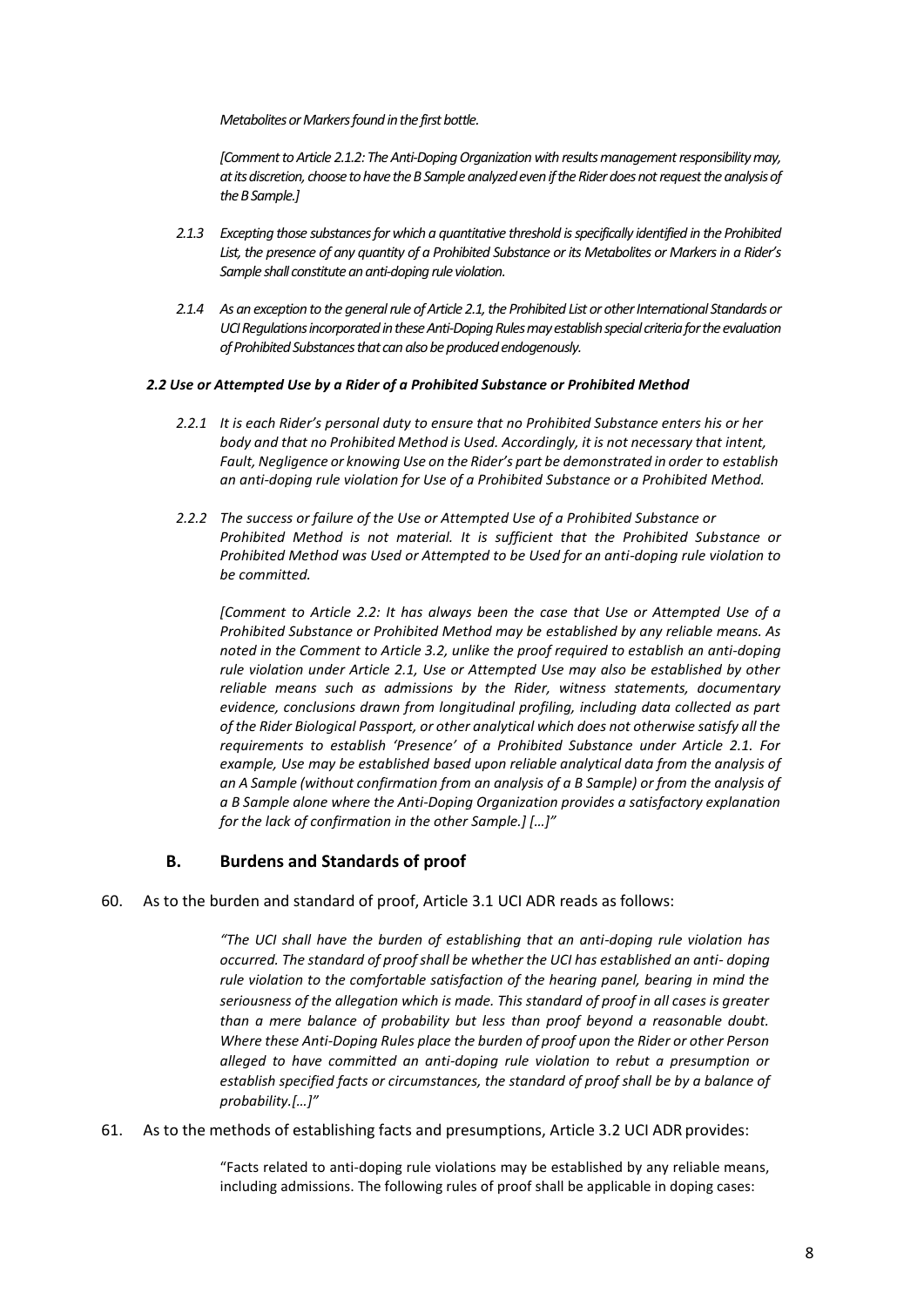[Comment to Article 3.2: For example, the UCI may establish an anti-doping rule violation under Article 2.2 based on the Rider's admissions, the credible testimony of third Persons, reliable documentary evidence, reliable analytical data from either an A or B Sample as provided in the Comments to Article 2.2, or conclusions drawn from the profile of a series of the Rider's blood or urine Samples, such as data from the Athlete Biological Passport.]

*3.2.1 Analytical methods or decision limits approved by WADA after consultation within the relevant scientific community and which have been the subject of peer review are presumed to be scientifically valid. Any Rider or other Person seeking to rebut this presumption of scientific validity shall, as a condition precedent to any such challenge, first notify WADA of the challenge and the basis of the challenge.* 

*CAS on its own initiative may also inform WADA of any such challenge. At WADA's request, the CAS panel shall appoint an appropriate scientific expert to assist the panel in its evaluation of the challenge. Within 10 days of WADA's receipt of such notice, and WADA's receipt of the CAS file, WADA shall also have the right to intervene as a party, appear amicus curiae, or otherwise provide evidence in such proceeding*

*3.2.2 WADA-accredited laboratories, and other laboratories approved by WADA, are presumed to have conducted Sample analysis and custodial procedures in accordance with the International Standard for Laboratories. The Rider or other Person may rebut this presumption by establishing that a departure from the International Standard for Laboratories occurred which could reasonably have caused the Adverse Analytical Finding.*

*If the Rider or other Person rebuts the preceding presumption by showing that a departure from the International Standard for Laboratories occurred which could reasonably have caused the Adverse Analytical Finding, then the UCI shall have the burden to establish that such departure did not cause the Adverse Analytical Finding.*

*[Comment to Article 3.2.2: The burden is on the Rider or other Person to establish, by a balance of probability, a departure from the International Standard for Laboratories that could reasonably have caused the Adverse Analytical Finding. If the Rider or other Person doesso,the burden shiftsto the UCI to prove to the comfortable satisfaction of the hearing panel that the departure did not cause the Adverse Analytical Finding.]*

*3.2.3 Departures from any other rule set forth in these Anti-Doping Rules, or any International Standard or UCI Regulation incorporated in these Anti-Doping Rules which did not cause an Adverse Analytical Finding or other anti-doping rule violation shall not invalidate such evidence or results. If the Rider or other Person establishes a departure from any other rule set forth in these Anti-Doping Rules, or any International Standard or UCI Regulation incorporated in these Anti-Doping Rules which could reasonably have caused an antidoping rule violation based on an Adverse Analytical Finding or other anti-doping rule violation, then the UCI shall have the burden to establish that such departure did not cause 11 the Adverse Analytical Finding or the factual basis for the anti-doping rule violation. […]"*

### **C. Sanctions and Consequences**

- 62. The UCI ADR provide for different types of consequences in case of an UCI ADRV.
- 63. The UCI is requesting the Tribunal to impose the sanctions of ineligibility, disqualification of results and monetary fine.

### **1. Period of Ineligibility**

64. As for the standard period of Ineligibility Article 10.2 UCI ADR provides as follows: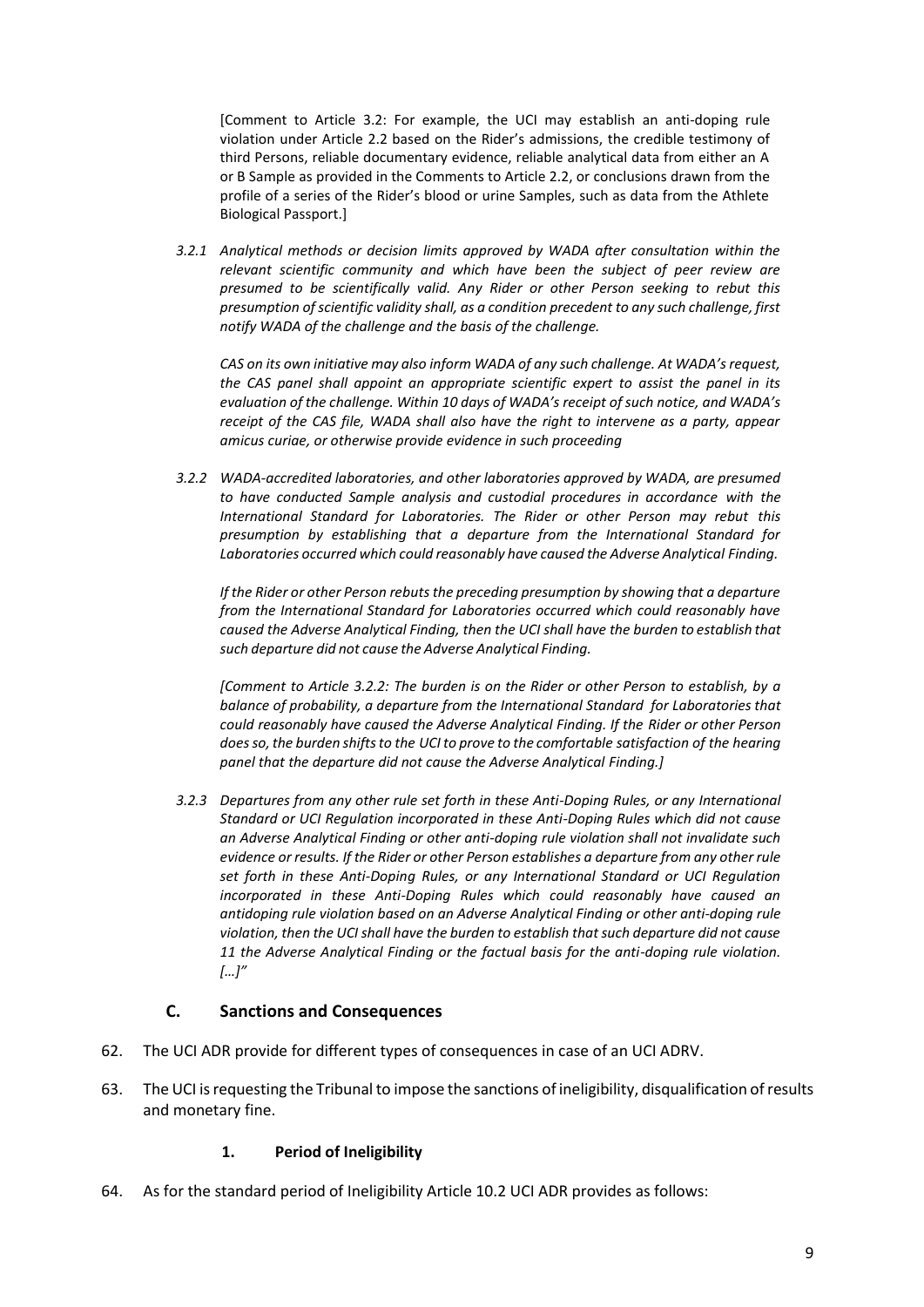#### *"10.2 Ineligibility for Presence, Use or Attempted Use, or Possession of a Prohibited Substance or Prohibited Method*

*The period of Ineligibility for a violation of Articles 2.1, 2.2 or 2.6 shall be as follows, subject to potential reduction or suspension pursuant to Articles 10.4, 10.5 or 10.6:*

- *10.2.1 The period of Ineligibility shall be four years where:*
	- *10.2.1.1 The anti-doping rule violation does not involve a Specified Substance, unless the Rider or other Person can establish that the anti-doping rule violation was not intentional.*
	- *10.2.1.2 The anti-doping rule violation involves a Specified Substance and the UCI can establish that the anti-doping rule violation was intentional.*
- *10.2.2 If Article 10.2.1 does not apply, the period of Ineligibility shall be two years.*
- *10.2.3 As used in Articles 10.2 and 10.3, the term 'intentional' is meant to identify those Riders who cheat. The term therefore requires that the Rider or other Person engaged in conduct which he or she knew constituted an anti-doping rule violation or knew that there was a significant risk that the conduct might constitute or result in an anti-doping rule violation and manifestly disregarded that risk. An anti-doping rule violation resulting from an Adverse Analytical Finding for a substance which is only prohibited In-Competition shall be rebuttably presumed to be not intentional if the substance is a Specified Substance and the Rider can establish that the Prohibited Substance was Used Out-of-Competition. An antidoping rule violation resulting from an Adverse Analytical Finding for a substance which is only prohibited In-Competition shall not be considered intentional if the substance is not a Specified Substance and the Rider can establish that the Prohibited Substance was Used Out-of-Competition in a context unrelated to sport performance."*
- 65. As for the possibilities to reduce the aforementioned periods of Ineligibility based on fault, Articles 10.4 and 10.5 of the UCI ADR state as follows:
	- *"10.4 Elimination of the Period of Ineligibility where there is No Fault or Negligence*

*If a Rider or other Person establishes in an individual case that he or she bears No Fault or Negligence, then the otherwise applicable period of Ineligibility shall be eliminated. […]*

- *10.5 Reduction of the Period of Ineligibility based on No Significant Fault or Negligence […]*
- *10.5.2 Application of No Significant Fault or Negligence beyond the Application of Article 10.5.1*

*If a Rider or other Person establishes in an individual case where Article 10.5.1 is not applicable that he or she bears No Significant Fault or Negligence, then, subject to further reduction or elimination as provided in Article 10.6, the otherwise applicable period of Ineligibility may be reduced based on the Rider or other Person's degree of Fault, but the reduced period of Ineligibility may not be less than one-half of the period of Ineligibility otherwise applicable. If the otherwise applicable period of Ineligibility is a lifetime, the reduced period under this Article may be no less than eight years. […]"* 

### **2. Disqualification of results**

66. In relation to the Disqualification of results in competitions subsequent to sample collection or commission of an anti-doping rule violation Article 10.8 UCI ADR provides as follows:

> *"In addition to the automatic Disqualification of the results in the Competition which produced the positive Sample under Article 9, all other competitive results of the Rider*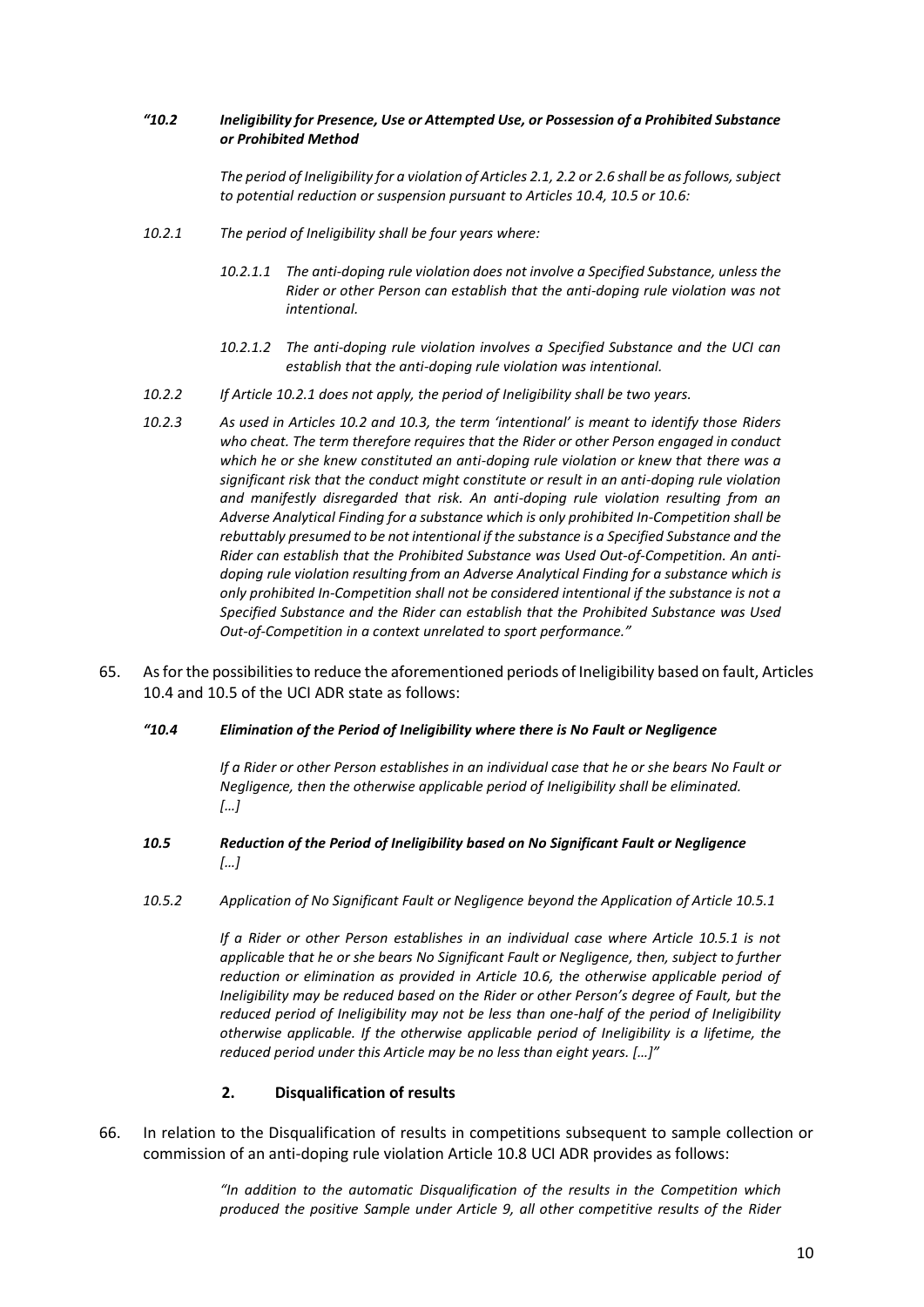*obtained from the date a positive Sample was collected (whether In-Competition or Outof-Competition), or other anti-doping rule violation occurred, through the commencement of any Provisional Suspension or Ineligibility period, shall, unless fairness requires otherwise, be Disqualified with all of the resulting Consequences including forfeiture of any medals, points and prizes.[…]"*

67. In relation to the commencement of the period of Ineligibility Article 10.11 UCI ADR provides as follows:

> *"Except as provided below, the period of Ineligibility shall start on the date of the final hearing decision providing for Ineligibility or, if the hearing is waived or there is no hearing, on the date Ineligibility is accepted or otherwise imposed. […]*

> *10.11.3.1 If a Provisional Suspension is imposed and respected by the Rider or other Person, then the Rider or other Person shall receive a credit for such period of Provisional Suspension against any period of Ineligibility which may ultimately be imposed. If a period of Ineligibility is served pursuant to a decision that is subsequently appealed, then the Rider or other Person shall receive a credit for such period of Ineligibility served against any period of Ineligibility which may ultimately be imposed on appeal. […]"*

#### **3. Mandatory fine and costs**

68. In relation to the Financial Consequences, Article 10.10.1 UCI ADR provides as follows:

*"In addition to the Consequences provided for in Article 10.1-10.9, violation under these Anti-Doping Rules shall be sanctioned with a fine as follows.* 

*10.10.1.1 A fine shall be imposed in case a Rider or other Person exercising a professional activity in cycling is found to have committed an intentional anti-doping rule violation within the meaning of Article 10.2.3.* 

> *[Comments: 1. A member of a Team registered with the UCI shall be considered as exercising a professional activity in cycling. 2: Suspension of part of a period of Ineligibility has no influence on the application of this Article].*

> *The amount of the fine shall be equal to the net annual income from cycling that the Rider or other Person was entitled to for the whole year in which the antidoping violation occurred. In the Event that the anti-doping violation relates to more than one year, the amount of the fine shall be equal to the average of the net annual income from cycling that the Rider or other Person was entitled to during each year covered by the anti-doping rule violation.*

> *[Comment: Income from cycling includes the earnings from all the contracts with the Team and the income from image rights, amongst others.]*

> *The net income shall be deemed to be 70 (seventy) % of the corresponding gross income. The Rider or other Person shall have the burden of proof to establish that the applicable national income tax legislation provides otherwise. Bearing in mind the seriousness of the offence, the quantum of the fine may be reduced where the circumstances so justify, including:*

- *1. Nature of anti-doping rule violation and circumstances giving rise to it;*
- *2. Timing of the commission of the anti-doping rule violation;*
- *3. Rider or other Person's financial situation;*
- *4. Cost of living in the Rider or other Person's place of residence;*
- *5. Rider or other Person's Cooperation during the proceedings and/or Substantial Assistance as per article 10.6.1.*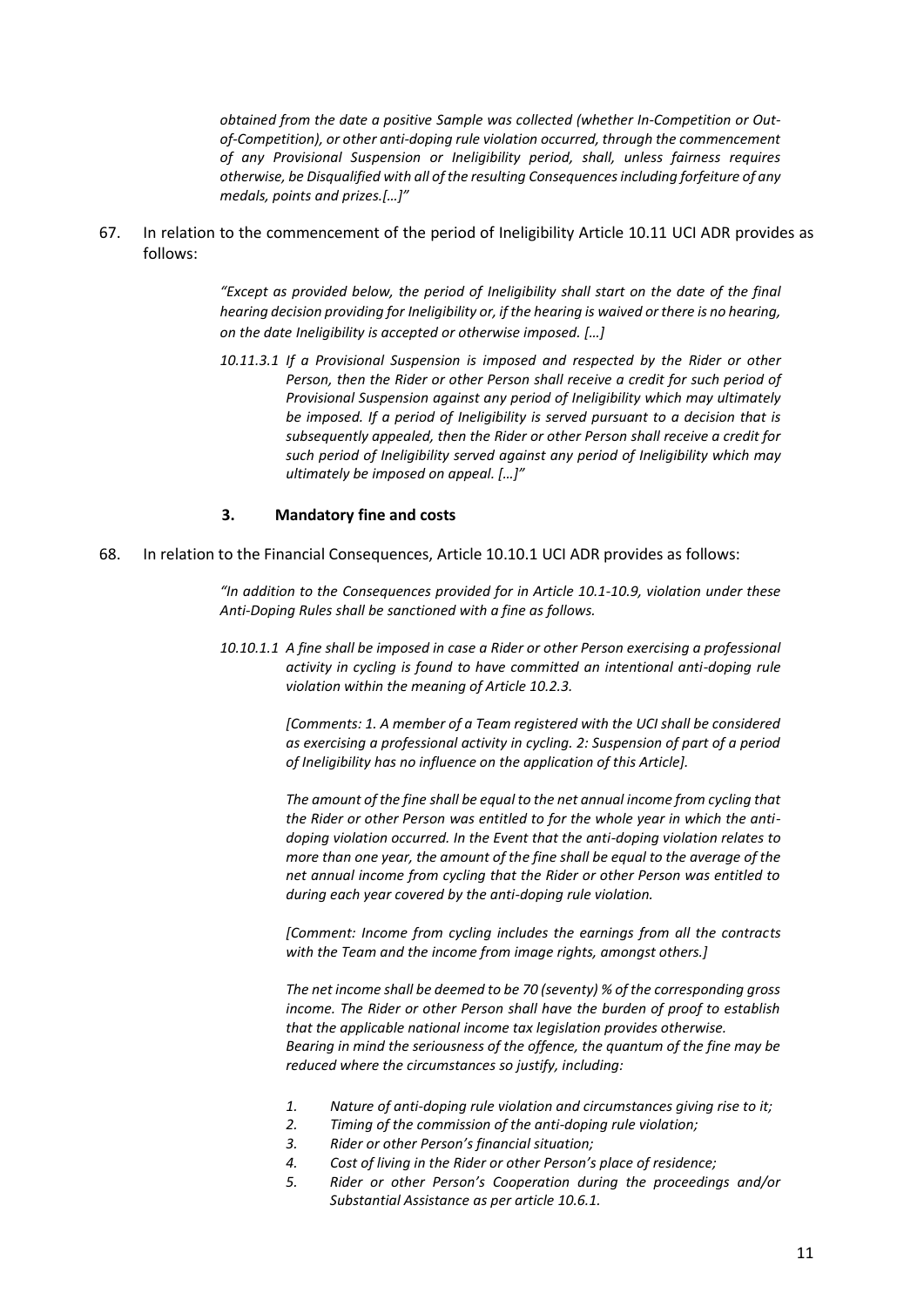*In all cases, no fine may exceed CHF 1,500,000.* 

*For the purpose of this article, the UCI shall have the right to receive a copy of the full contracts and other related documents from the Rider or other Person, the auditor or relevant National Federation.* 

*[Comment: No fine may be considered a basis for reducing the period of Ineligibility or other sanction which would otherwise be applicable under these Anti-Doping Rules]."* 

#### 69. As for the liability for costs of the procedures, Article 10.10.2 UCI ADR provides as follows:

*"If the Rider or other Person is found to have committed an anti-doping rule violation, he or she shall bear, unless the UCI Tribunal determines otherwise:*

- *1. The cost of the proceedings as determined by the UCI Anti-Doping Tribunal, if any.*
- *2. The cost of the result management by the UCI; the amount of this cost shall be CHF 2'500, unless a higher amount is claimed by the UCI and determined by the UCI Anti-Doping Tribunal.*
- *3. The cost of the B Sample analysis, where applicable.*
- *4. The cost incurred for Out-of-Competition Testing; the amount of this cost shall be CHF 1'500, unless a higher amount is claimed by the UCI and determined by the UCI Anti-Doping Tribunal.*
- *5. The cost for the A and/or B Sample laboratory documentation package where requested by the Rider.*
- *6. The cost for the documentation package of Samples analyzed for the Biological Passport, where applicable. […]".*
- 70. As for the liability for costs of the proceedings, Article 28 UCI ADT Rules provides as follows:
	- *"1. The Tribunal shall determine in its judgment the costs of the proceedings as provided under Article 10.10.2 para. 1 UCI ADR.*
	- *2. As a matter of principle the Judgment is rendered without costs.*
	- *3. Notwithstanding para. 1 above, the Tribunal may order the Defendant to pay a contribution toward the costs of the Tribunal. Whenever the hearing is held by videoconference, the maximum participation is CHF 7'500.*
	- *4. The Tribunal may also order the unsuccessful Party to pay a contribution toward the prevailing Party's costs and expenses incurred in connection with the proceedings and, in particular, the costs of witnesses and experts. If the prevailing Party was represented by a legal representative the contribution shall also cover legal costs."*

### **VI. THE FINDINGS OF THE TRIBUNAL**

- 71. The case at hand presents the following main issues:
	- A. Does the Rider's non-participation in those proceedings pose a problem?
	- B. Has the UCI successfully established that the Rider committed a violation of Article 2.1 and/or 2.2 UCI ADR?
	- C. If so, what are the consequences of such anti-doping rule violation?

## **A. Does the Rider's non-participation in these proceedings pose a problem?**

72. The Rider did not make any submissions to the Tribunal during the current proceedings. The Rider did though send an e-mail to the Tribunal on 28 September 2021 (para 53). The e-mail was written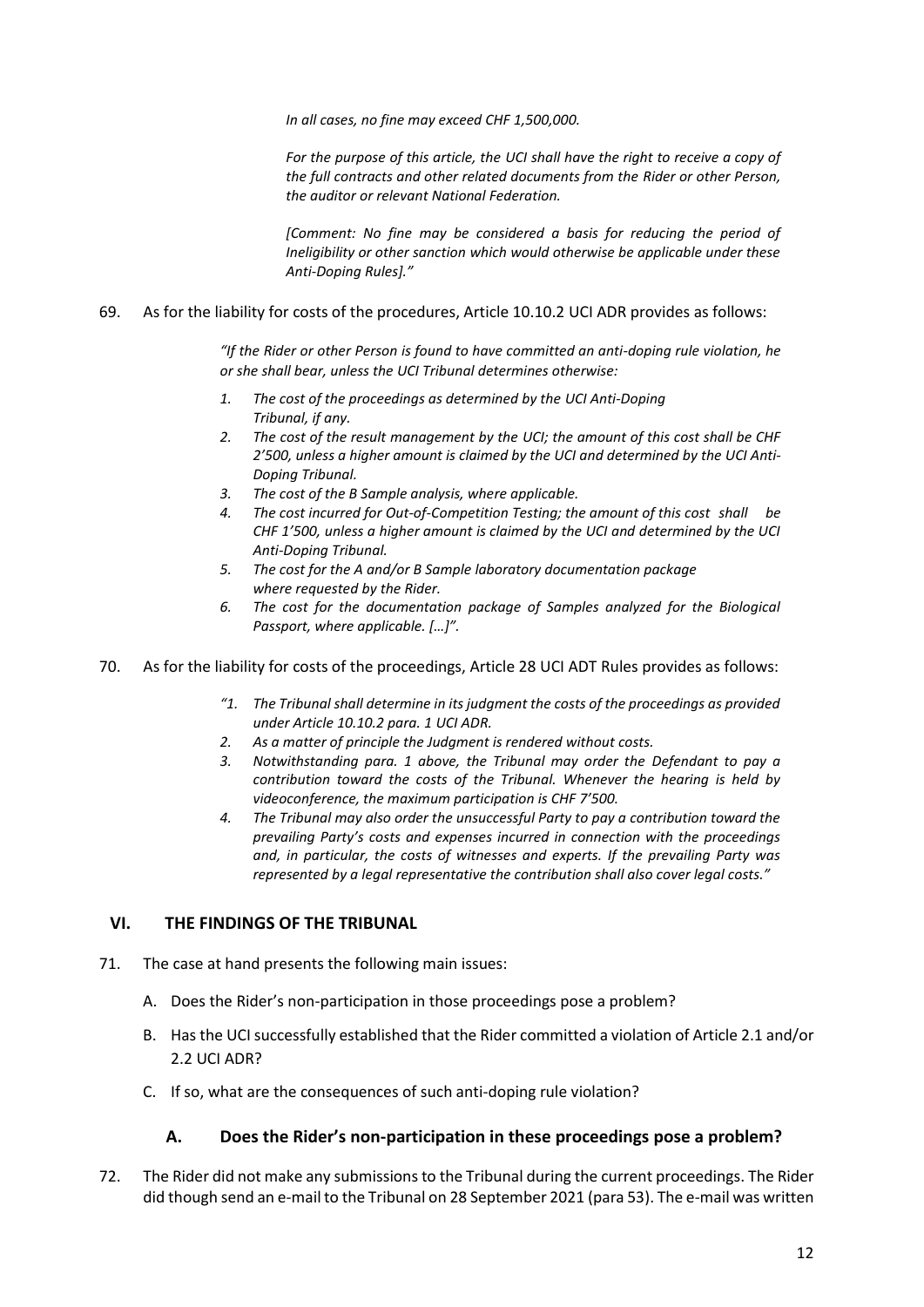in Spanish. The e-mail contained a communication from the Rider which was not an answer to the substantive part of the case at hand, as the communication did not bring an explanation from the Rider as regards the Rider's view on the case at hand.

- 73. The UCI ADT Rules do not require a response from a Rider in order to issue a decision. According to Article 16.2 UCI ADT Rules, the Tribunal may proceed with the case and render a Judgment if a Defendant fails to submit an Answer. Thus, the Rider's failure to participate in the proceedings before the Tribunal does not prevent the Single Judge from resolving this case, so long as the proceedings were conducted in a way which ensures due process, and in particular the Rider's right to be heard (Article 10.1 UCI ADT Rules).
- 74. The UCI ADR also do not require a response from the Rider in order to pursue an anti-doping rule violation. Instead, it provides specific rules to ensure proper notification. According to Article 14.1.1 UCI ADR, the UCI may provide notice inter alia to the Rider by *"registered or ordinary mail by post"* or by *"electronic mail".* In addition, Article 6.3 UCI ADT Rules provides that *"notifications and communications shall be sent to the email address indicated by the Parties"* and Article 9.4 UCI ADT Rules further provides that "*Notice shall be deemed to have occurred when sent by email to the addressee. The burden of proof that the addressee was, without his fault, not in a position to have knowledge of such notice shall be on the addressee."* The Tribunal respected these specific rules throughout the course of the proceedings by sending the communication to the Rider by both electronic and registered mail.
- 75. While proper notification need not necessarily comprise actual knowledge<sup>1</sup> the Rider did have actual knowledge of the proceedings during the UCI's results management process. Indeed, the Rider corresponded to the UCI via e-mail in the period between 21 May 2020 to 15 January 2021.
- 76. After the UCI filed its Petition to the Tribunal, the Rider however ceased all communication until the day after the Single Judge declared the proceedings closed (para 52).
- 77. During the hearing phase, the Tribunal also granted the Rider additional time to submit his Answer.
- 78. Thus, in view of the above and the evidence before her, the Single Judge concludes that the Rider's procedural rights were not breached, including the right to be heard. The Rider had knowledge of the proceedings before the Tribunal, and the Rider corresponded with the UCI during the UCI's results management process. Furthermore the Rider has been enabled by both the UCI and the Tribunal to defend himself and his legal interests, including the chance to express his views on all relevant facts, to submit written explanations to the Tribunal and to present his own evidence. Instead, the Single Judge considers that the Rider voluntarily waived his right to present his position regarding the alleged anti-doping rule violations and its consequences.
- 79. The Single Judge remains obliged to ensure that the Judgment is both factually and legally wellfounded. In doing so, the Single Judge will limit herself to the case file, having in mind that she is not in any case bound by the Parties' prayers for relief (Article 26 UCI ADT Rules).

# **B. Did the Rider commit an anti-doping rule violation?**

80. The UCI submits that the Rider committed an anti-doping rule violation within the meaning of Article 2.1 and/or 2.2 UCI ADR, which conclusion the UCI derives from the fact that the analysis of

<sup>&</sup>lt;sup>1</sup> Article 14.1.1 UCI ADR, see also for a confirmation of this a recent CAS award, CAS 2017/A/4996, IAAF v. Guerfi, Award of 20 October 2017, para. 14, which (like the UCI ADR) considered that notification is properly given once it enters the "sphere of control" of the recipient, giving the recipient possibility to become aware of the contents of the notice.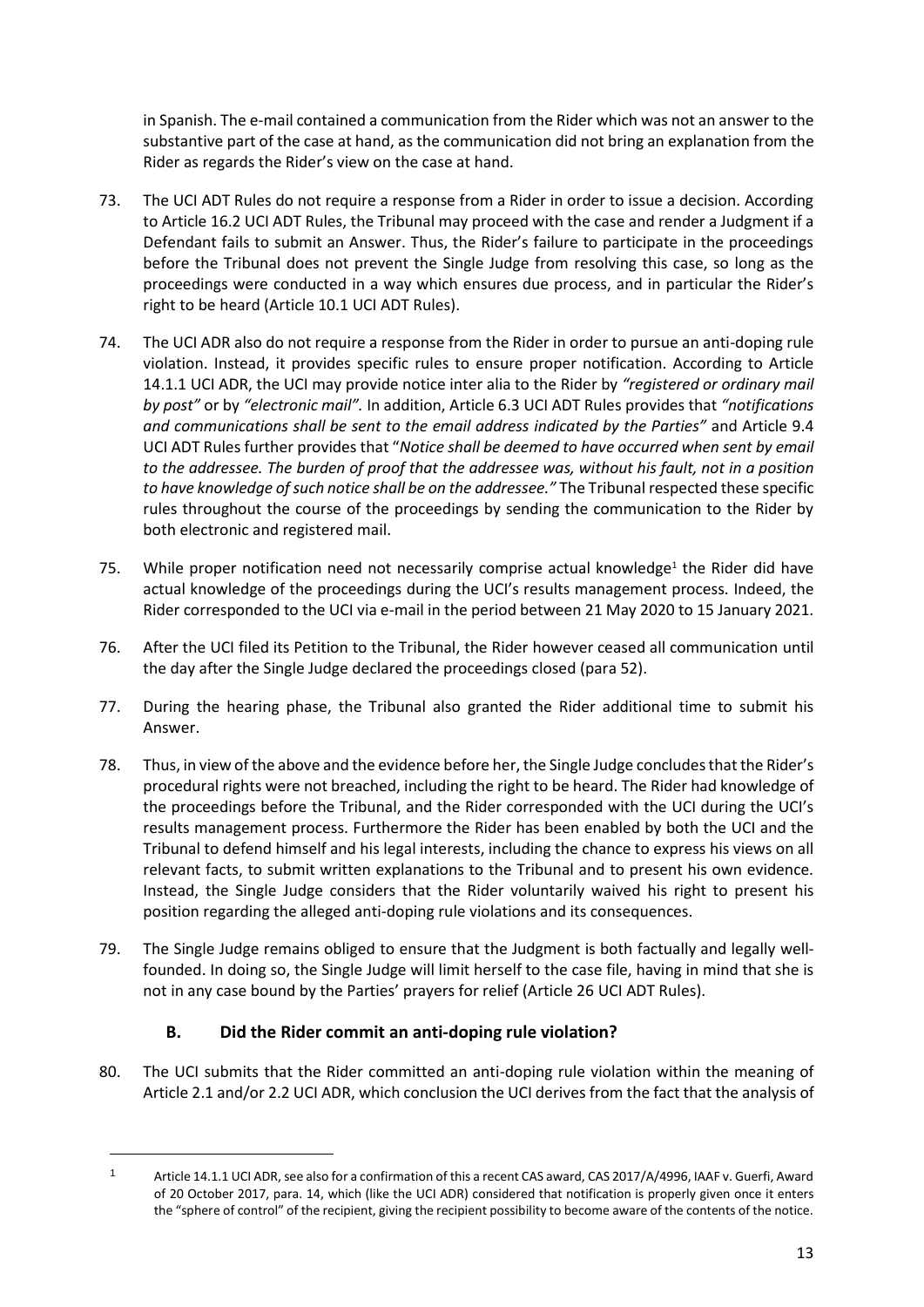both the A and B Sample collected from the Rider on 25 April 2019 revealed the presence of GHRP-6.

- 81. The Single Judge has evaluated all the facts, allegations, arguments and evidence put in front of her.
- 82. A violation of Article 2.1 UCI ADR is evaluated according to the principle of Strict Liability. According to the definition of Strict Liability in Appendix 1 UCI ADR, this principle provides that *"it is not necessary that intent, Fault, Negligence, or knowing Use on the Rider's part be demonstrated by the Anti-Doping Organization in order to establish an anti-doping rule violation".* In particular, the UCI ADR instructs that sufficient proof of an anti-doping rule violation is established – inter alia – by the *"presence of a Prohibited Substance or its Metabolites or Markers in the Rider's A Sample where the Rider waives the analysis of the B sample and the B Sample is not analysed; or, where the Rider's B Sample is analysed and the analysis of the Rider's B Sample confirms the presence of the Prohibited Substance or its Metabolites or Markers found in the Rider's A Sample".* The analysis must be conducted by a WADA-accredited laboratory (or a laboratory otherwise approved by WADA) (Article 6.1 UCI ADR).

## **1. Standard of proof**

83. It follows from UCI ADR Article 3.1, that the standard of proof shall be *"whether the UCI has established an anti- doping rule violation to the comfortable satisfaction of the hearing panel, bearing in mind the seriousness of the allegation which is made. This standard of proof in all cases is greater than a mere balance of probability but less than proof beyond a reasonable doubt".*

## **2. Conclusion**

- 84. In the present case, the analysis of both the A and B Sample collected from the Rider revealed the presence of GHRP-6, and the analysis was conducted by a WADA-accredited laboratory (Montreal Laboratory).
- 85. Article 2.1.2 UCI ADR provides, that sufficient proof of an anti-doping rule violation under Article 2.1 can be established by the *"presence of a Prohibited Substance or its Metabolites […] in the Rider's A Sample […] or, where the Rider's B Sample is analyzed and the analysis of the Rider's B Sample confirms the presence of the Prohibited Substance or its Metabolites […] found in the Rider's A Sample […]"*.
- 86. In evaluating all the facts, allegations, arguments and evidence before her, and applying said standard of proof in the context of the assessment of evidence before her, the Single Judge is comfortably satisfied that the Rider committed an anti-doping rule violation of Article 2.1 UCI ADR in the form of Presence of a Prohibited Substance.
- 87. The Single Judge also notes that the UCI contends that an anti-doping rule violation of Use under Article 2.2 of the UCI ADR is also established. However, in light of the fact that the Single Judge has already held that the Rider committed a violation of Article 2.1 of the UCI ADR, the question of whether the Rider also committed a violation of Article 2.2 of the UCI ADR is of no practical consequence, since both bear the same consequences. Thus, it is considered unnecessary to address the issue of whether the Rider also committed a violation of Article 2.2 of the UCI ADR.
- 88. In the same vein, it is unnecessary to address whether both ATFs for clenbuterol shall be considered as AAFs considering that according to Article 10.7.4.1 of the UCI ADR, the Rider's AAF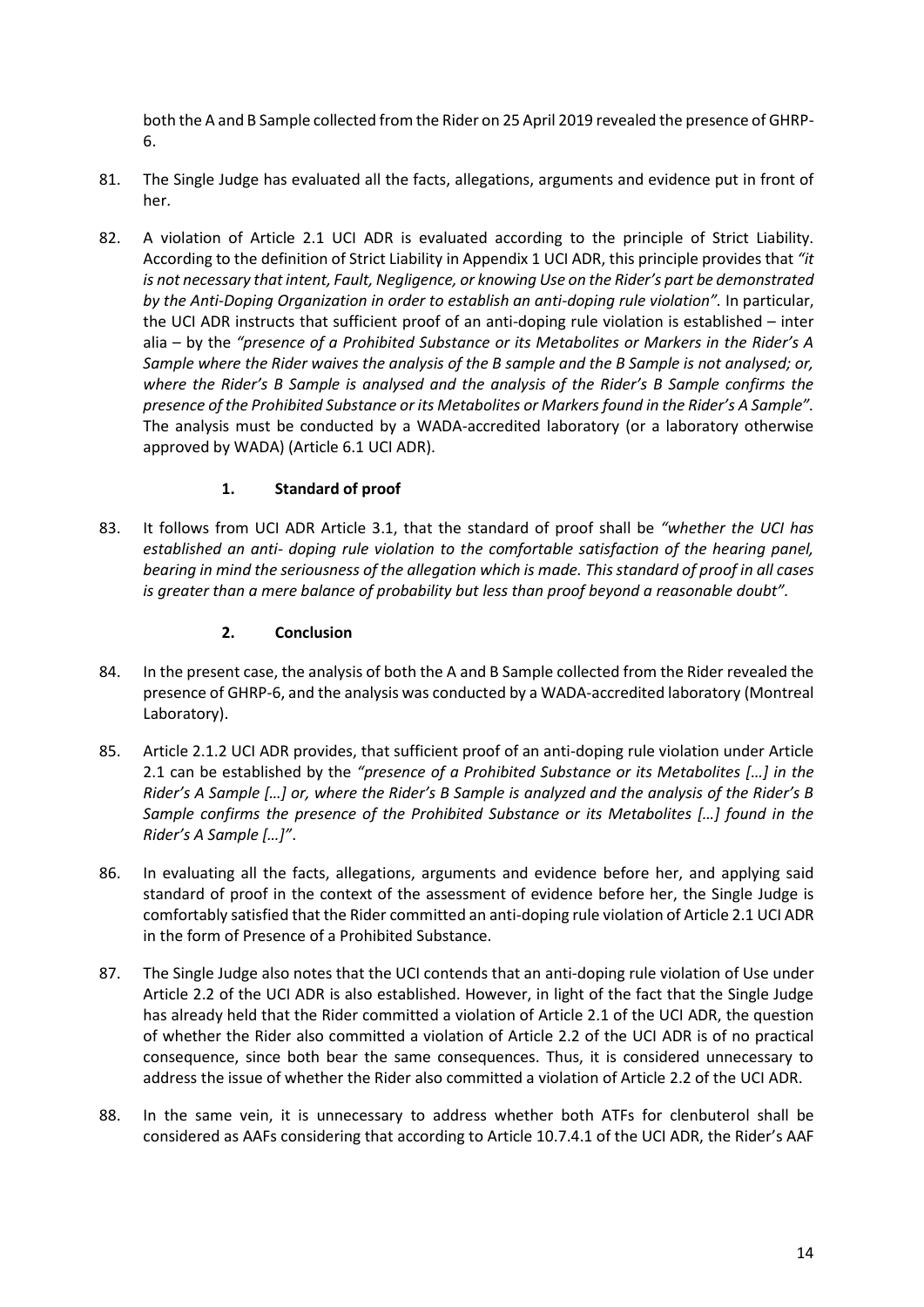for GHRP-6 and ATFs for Clenbuterol would to be considered as one single ADRV for the purposes of sanctioning. 2

# **C. Consequences of the anti-doping rule violation**

89. Comfortably satisfied that the Rider committed an anti-doping rule violation, the Tribunal must decide upon the consequences of the violation.

# **1. Period of Ineligibility**

- 90. The UCI submitted that the Tribunal must impose a four year period of Ineligibility on the Rider.
- 91. For first time violations of Article 2.1 UCI ADR, the starting point in determining the sanction is Article 10.2 UCI ADR. According to Article 10.2.1.1 UCI ADR, the period of Ineligibility to be imposed shall be four years where the anti-doping rule violation does not involve a Specified Substance, unless the Rider or other Person can establish that the anti-doping rule violation was not intentional.
- 92. Since the Rider did not submit an Answer in these proceedings, the Single Judge concludes that the Rider failed to discharge his burden of proof to convince this Tribunal, on a balance of probability, that the violation was not intentional.
- 93. Furthermore, since the Rider did not submit an Answer in these proceedings, the Single Judge concludes that the Rider did not establish that any of the Fault-related reductions in Articles 10.4 or 10.5 should apply to the case at hand, or that any other reductions or suspensions of the period of Ineligibility for reasons other than Fault as set forth in Article 10.6 UCI ADR are available in the case at hand.
- 94. In conclusion, the Single Judge finds that a period of Ineligibility of four years shall be imposed on the Rider.

## **a) Commencement of the period of Ineligibility**

- 95. A period of Ineligibility of four years is imposed on the Rider. The Tribunal has to determine the commencement of the period of Ineligibility.
- 96. Article 10.11 UCI ADR provides that the period of Ineligibility shall start on the date of the final hearing decision providing for Ineligibility and that if a Provisional Suspension has been imposed and respected by the Rider, then the Rider shall receive a credit for such period of Provisional Suspension.
- 97. It is undisputed between the Parties that the Rider respected the Provisional Suspension. Therefore the Rider shall receive a credit for the period of the Provisional Suspension pursuant to Article 10.11.3.1 UCI ADR.
- 98. Therefore, the period of Ineligibility shall commence on the date of the decision, i.e., 21 December 2021. The Provisional Suspension already served by the Rider, starting from 18 May 2020 until the date of the present Judgement, shall be credited against the four-year period of Ineligibility.

<sup>&</sup>lt;sup>2</sup> The Single Judge can only note that the present case involved a Mexican rider and both his sample which were reported as ATF for clenbuterol were collected in Mexico, a country where it is acknowledged that clenbuterol is used as a growth promoter for cattle, lamb, poultry, and swine according to the WADA Stakeholder notice regarding potential meat contamination cases,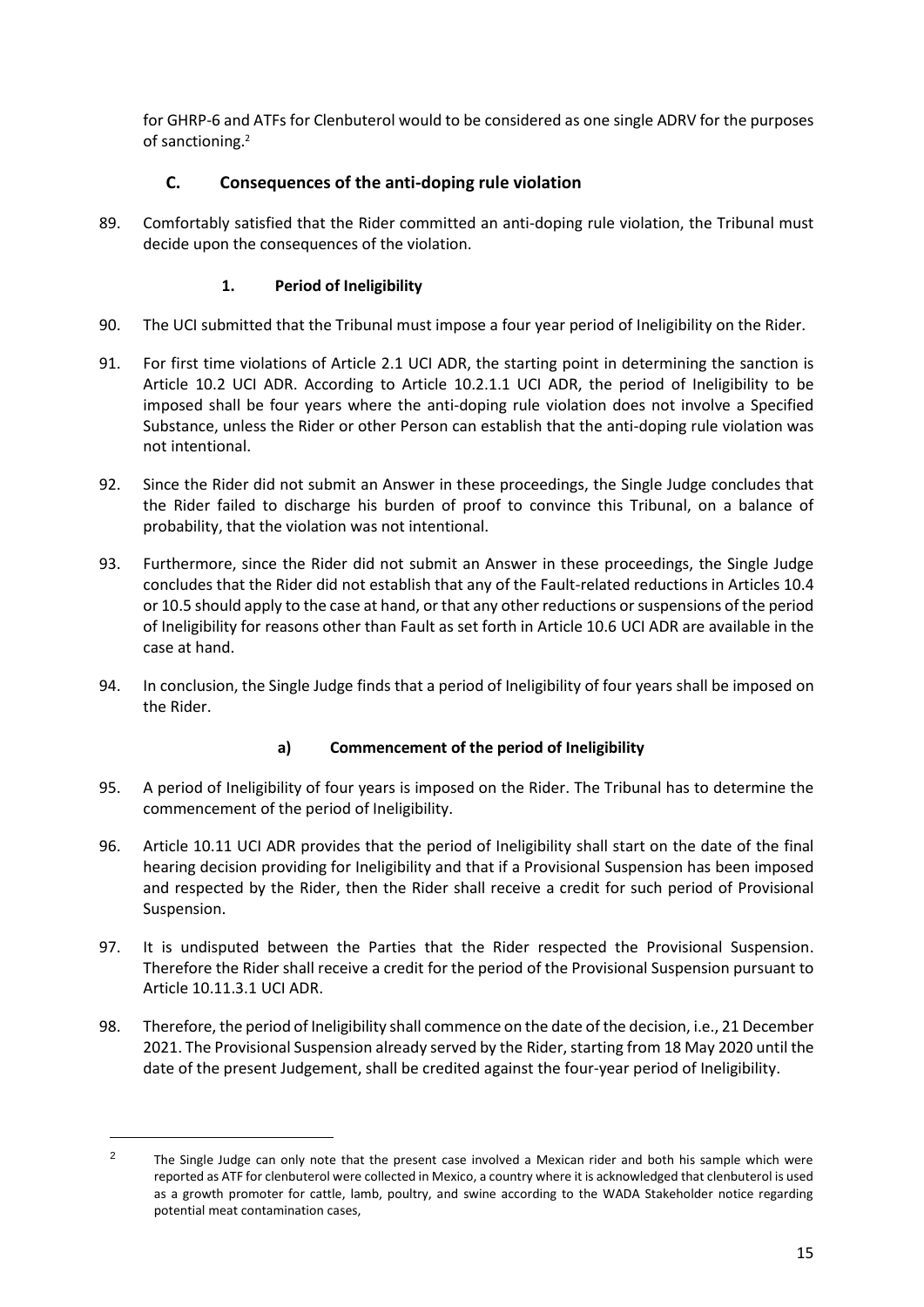### **2. Disqualification**

- 99. The UCI in its Petition requests the Tribunal to disqualify *"all results obtained by [the Rider] between 25 April 2019 and 18 May 2020".*
- 100. The Single Judge takes note of the request in the UCI's Petition, but also acknowledges that according to Article 26.2 UCI ADT Rules *"[t]he Single Judge is not bound by the Parties' prayers for relief"*.
- 101. From Article 10.8 UCI ADR it follows, that in addition to the automatic Disqualification of the results in the Competition which produced the positive Sample under Article 9, all other competitive results of the Rider obtained from the date a positive Sample was collected (whether In-Competition or Out-of-Competition), or other anti-doping rule violation occurred, through the commencement of any Provisional Suspension or Ineligibility period, shall, unless fairness requires otherwise, be Disqualified with all of the resulting Consequences including forfeiture of any medals, points and prizes.
- 102. The positive sample was collected on 25 April 2019.
- 103. Article 10.8 UCI ADR requires Disqualification of all results following this date up to the date the Provisional Suspension was imposed, unless *"fairness requires otherwise".*
- 104. The Rider's adverse analytical finding for GHRP-6 dates from 25 April 2019, and he was provisionally suspended on 18 May 2020.
- 105. The Single Judge, in exercising her discretion, finds that all competitive results obtained by the Rider from 25 April 2019 until the date of the Provisional Suspension (i.e., 18 May 2020) shall be disqualified.

## **3. Mandatory fine and costs**

### **a) Application of the mandatory fine**

- 106. According to Article 10.10.1.1 UCI ADR, a fine shall be imposed in case a Rider exercising a professional activity in cycling is found to have committed an intentional anti-doping rule violation within the meaning of Article 10.2.3. This prerequisite is fulfilled in the case at hand.
- 107. With respect to the calculation of the fine, the UCI submits that the Rider was entitled to an average annual gross income from cycling in 2019 of
- 108. Therefore, according to the UCI, a mandatory fine of **Election 2018** should be imposed unless the Rider can establish that a reduction of the fine would be justified in application of the criteria set out in Article 10.10.1.1 UCI ADR.
- 109. The Rider has not contested the above figures and not put forward any arguments for reduction of the fine.
- 110. The Single Judge therefore confirms that a monetary fine in the amount of shall be payable by the Rider to the UCI.

## **b) Liability for Costs of the Procedures**

111. In application of Article 10.10.2 UCI ADR, the Single Judge holds that the Rider shall reimburse to the UCI the following amounts: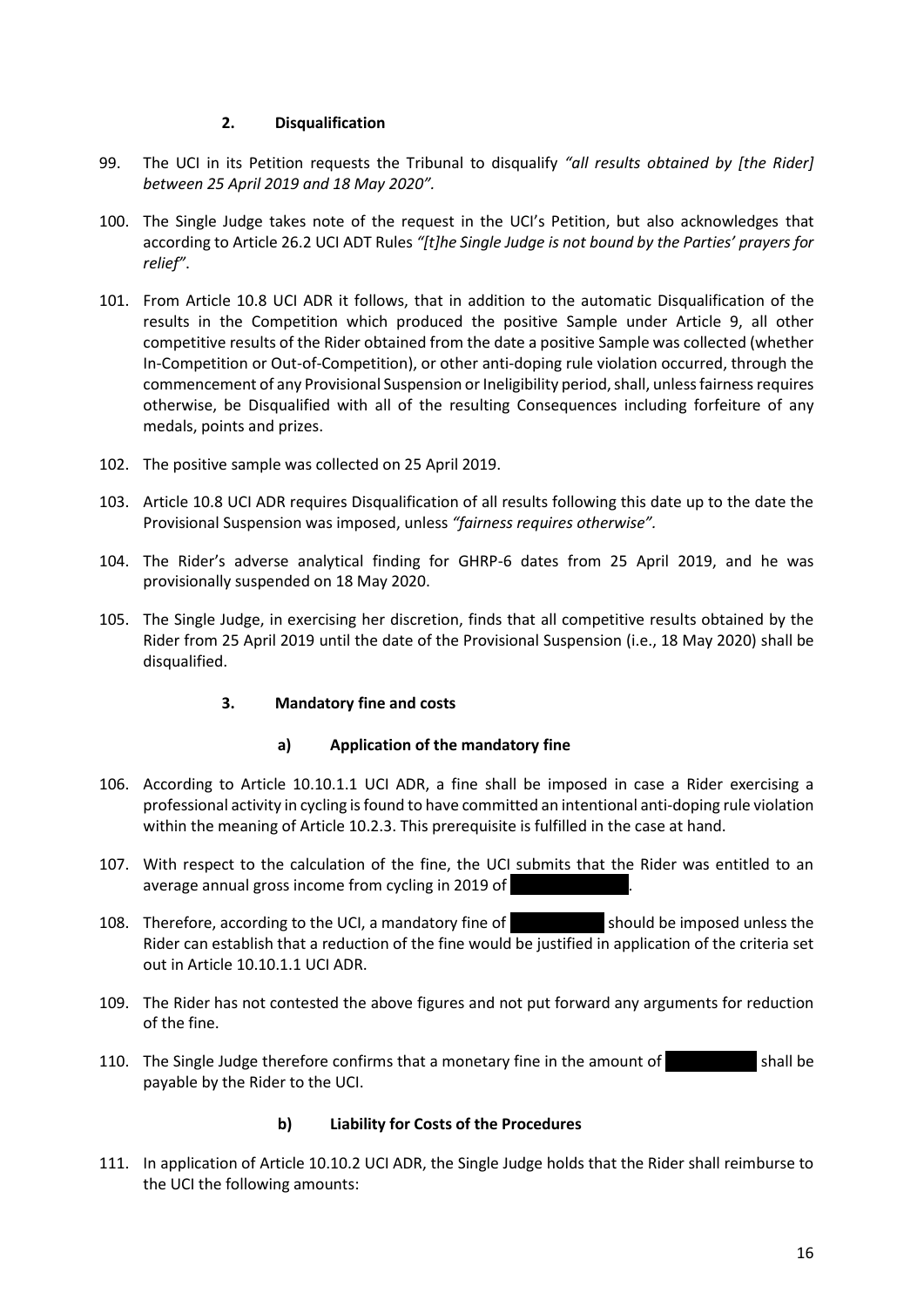- CHF 2'500 for the costs of the results management by the UCI (Article 10.10.2.2 UCI ADR);
- USD 350 for the costs of the B Sample analysis; and
- USD 400 for the costs of the Laboratory documentation package.

### **VII. COSTS OF THE PROCEEDINGS**

- 112. In application of Article 28.2 UCI ADT Rules, the Tribunal decides that the present Judgment is rendered without costs.
- 113. Notwithstanding the above, the Tribunal may order the unsuccessful Party to pay a contribution toward the prevailing Party's costs and expenses incurred in connection with the proceedings and, in particular, the costs of witnesses and experts (Article 28.4 UCI ADT Rules). The provision states that if the prevailing Party was represented by a legal representative the contribution shall also cover legal costs.
- 114. The Single Judge notes that the Rider did not submit an Answer to the Petition and furthermore no hearing was held in this case.
- 115. In light of the circumstances of this case, the Single Judge finds it appropriate to not order the Rider (as the unsuccessful party) to pay a contribution towards the UCI's costs.

### **VIII. RULING**

- 116. In light of the above, the Tribunal decides as follows:
	- **1. Mr Luis Ricardo Villalobos Hernández has committed an Anti-Doping Rule Violation (Article 2.1 UCI ADR).**
	- **2. Mr Luis Ricardo Villalobos Hernández is suspended for a period of ineligibility of 4 (four) years. The period of ineligibility shall commence on the date of this decision, i.e. 21 December 2021. However, considering the credit for the period of provisional suspension already served by Mr Luis Ricardo Villalobos Hernández, starting from 18 May 2020, Mr Luis Ricardo Villalobos Hernández's period of ineligibility effectively began on 18 May 2020, and shall end four years from this date, i.e., 17 May 2024.**
	- **4. The results obtained by Mr Luis Ricardo Villalobos Hernández between 25 April 2019 and 18 May 2020 are disqualified.**
	- **5. Mr Luis Ricardo Villalobos Hernández is ordered to pay to the UCI the amount of …………………. as monetary fine.**
	- **6. Mr Luis Ricardo Villalobos Hernández is ordered to pay to the UCI:**
		- **a) the amount of CHF 2'500 for the costs of the results management;**
		- **b) the amount of USD 350 for the costs of the B Sample analysis; and**
		- **c) the amount of USD 400 for the costs of the Laboratory documentation package.**
	- **8. All other and/or further reaching requests are dismissed.**
	- **9. This Judgment is final and will be notified to:**
		- **a) Mr Luis Ricardo Villalobos Hernández;**
		- **b) Comité Nacional Antidopaje de México**